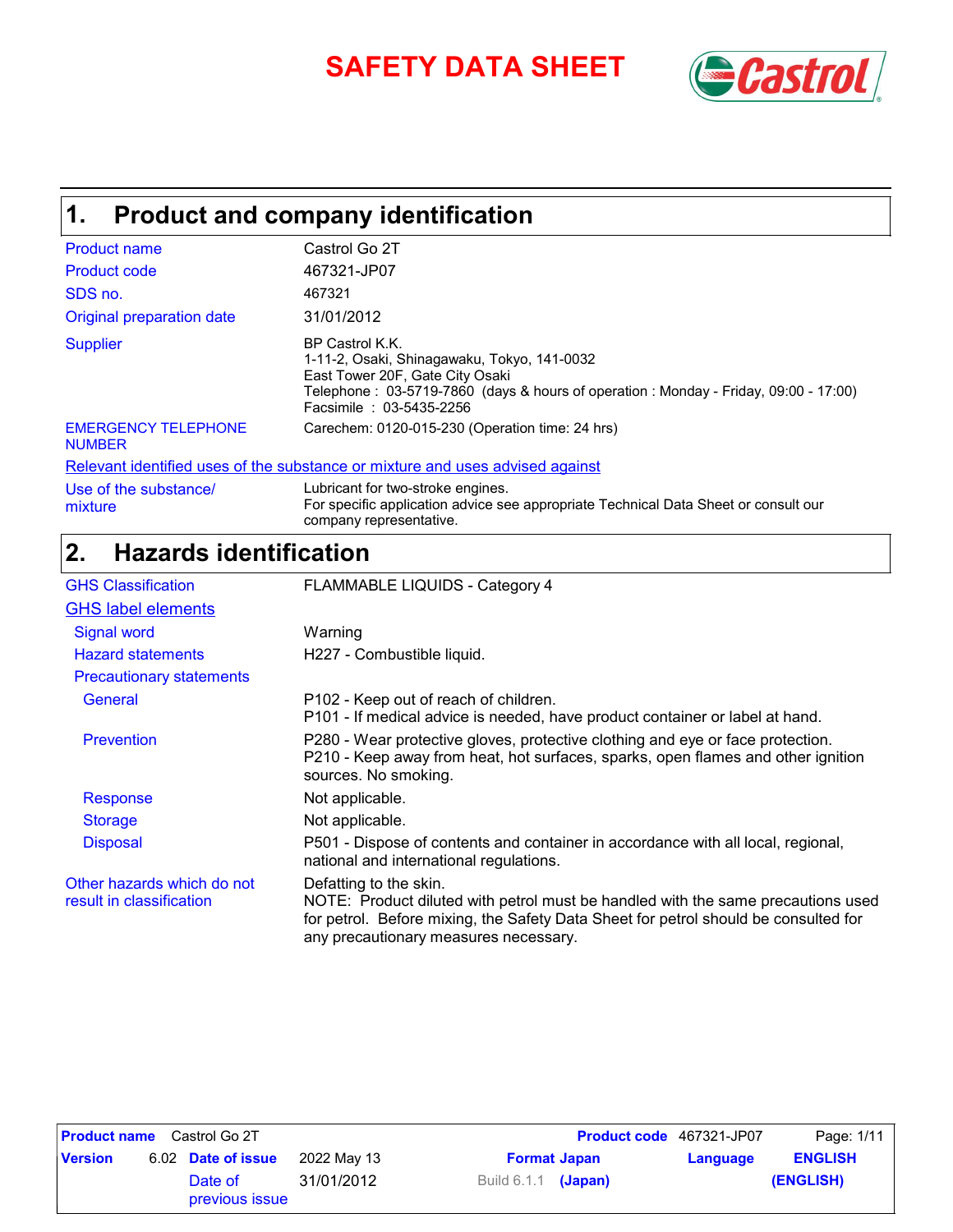## **Composition/information on ingredients 3.**

#### Substance/mixture Mixture

Highly refined base oil (IP 346 DMSO extract < 3%). Proprietary performance additives.

| Ingredient name                                             | $\%$       | <b>CAS</b> number |
|-------------------------------------------------------------|------------|-------------------|
| Distillates (petroleum), hydrotreated heavy<br>l paraffinic | I≥25 - ≤50 | 64742-54-7        |
| Distillates (Petroleum) hydrotreated light                  | I≥25 - ≤50 | 64742-47-8        |
| Lubricating oils                                            | ≤3.0       | 74869-22-0        |
| Long chain alkyl phenol                                     | ≤0.30      | Proprietary       |

**There are no additional ingredients present which, within the current knowledge of the supplier and in the concentrations applicable, are classified as hazardous to health or the environment and hence require reporting in this section.**

**Occupational exposure limits, if available, are listed in Section 8.**

**Applicability to local regulations are determined with consideration of reactions of constituents included in the formulation. Please see section 15 for regulatory information.**

## **First aid measures 4.**

Description of necessary first aid measures

| Eye contact                                        | In case of contact, immediately flush eyes with plenty of water for at least 15<br>minutes. Eyelids should be held away from the eyeball to ensure thorough rinsing.<br>Check for and remove any contact lenses. Get medical attention.                                                                                                                                                                                                                                                        |
|----------------------------------------------------|------------------------------------------------------------------------------------------------------------------------------------------------------------------------------------------------------------------------------------------------------------------------------------------------------------------------------------------------------------------------------------------------------------------------------------------------------------------------------------------------|
| <b>Inhalation</b>                                  | If inhaled, remove to fresh air. Get medical attention if symptoms occur.                                                                                                                                                                                                                                                                                                                                                                                                                      |
| <b>Skin contact</b>                                | Wash skin thoroughly with soap and water or use recognised skin cleanser. Drench<br>contaminated clothing with water before removing. This is necessary to avoid the<br>risk of sparks from static electricity that could ignite contaminated clothing.<br>Contaminated clothing is a fire hazard. Contaminated leather, particularly footwear,<br>must be discarded. Remove contaminated clothing and shoes. Clean shoes<br>thoroughly before reuse. Get medical attention if symptoms occur. |
| Ingestion                                          | Do not induce vomiting unless directed to do so by medical personnel. Never give<br>anything by mouth to an unconscious person. If unconscious, place in recovery<br>position and get medical attention immediately. Get medical attention if adverse<br>health effects persist or are severe.                                                                                                                                                                                                 |
| Most important symptoms/effects, acute and delayed |                                                                                                                                                                                                                                                                                                                                                                                                                                                                                                |
|                                                    | See Section 11 for more detailed information on health effects and symptoms.                                                                                                                                                                                                                                                                                                                                                                                                                   |
|                                                    | Indication of immediate medical attention and special treatment needed, if necessary                                                                                                                                                                                                                                                                                                                                                                                                           |

| <b>Protection of first-aiders</b> | No action shall be taken involving any personal risk or without suitable training. It<br>may be dangerous to the person providing aid to give mouth-to-mouth resuscitation. |
|-----------------------------------|-----------------------------------------------------------------------------------------------------------------------------------------------------------------------------|
| Notes to physician                | Treatment should in general be symptomatic and directed to relieving any effects.                                                                                           |
| Specific treatments               | No specific treatment.                                                                                                                                                      |

## **Firefighting measures 5.**

| <b>Extinguishing media</b>                    |                                                                                                                                                                                                             |
|-----------------------------------------------|-------------------------------------------------------------------------------------------------------------------------------------------------------------------------------------------------------------|
| <b>Suitable</b>                               | In case of fire, use water fog, alcohol resistant foam, dry chemical or carbon dioxide<br>extinguisher or spray.                                                                                            |
| Not suitable                                  | Do not use water jet.                                                                                                                                                                                       |
| Specific hazards arising from<br>the chemical | Combustible liquid. In a fire or if heated, a pressure increase will occur and the<br>container may burst, with the risk of a subsequent explosion. Runoff to sewer may<br>create fire or explosion hazard. |

| <b>Product name</b> Castrol Go 2T |  |                           |             |                       | <b>Product code</b> 467321-JP07 | Page: 2/11 |                |
|-----------------------------------|--|---------------------------|-------------|-----------------------|---------------------------------|------------|----------------|
| <b>Version</b>                    |  | 6.02 Date of issue        | 2022 May 13 |                       | <b>Format Japan</b>             | Language   | <b>ENGLISH</b> |
|                                   |  | Date of<br>previous issue | 31/01/2012  | Build $6.1.1$ (Japan) |                                 |            | (ENGLISH)      |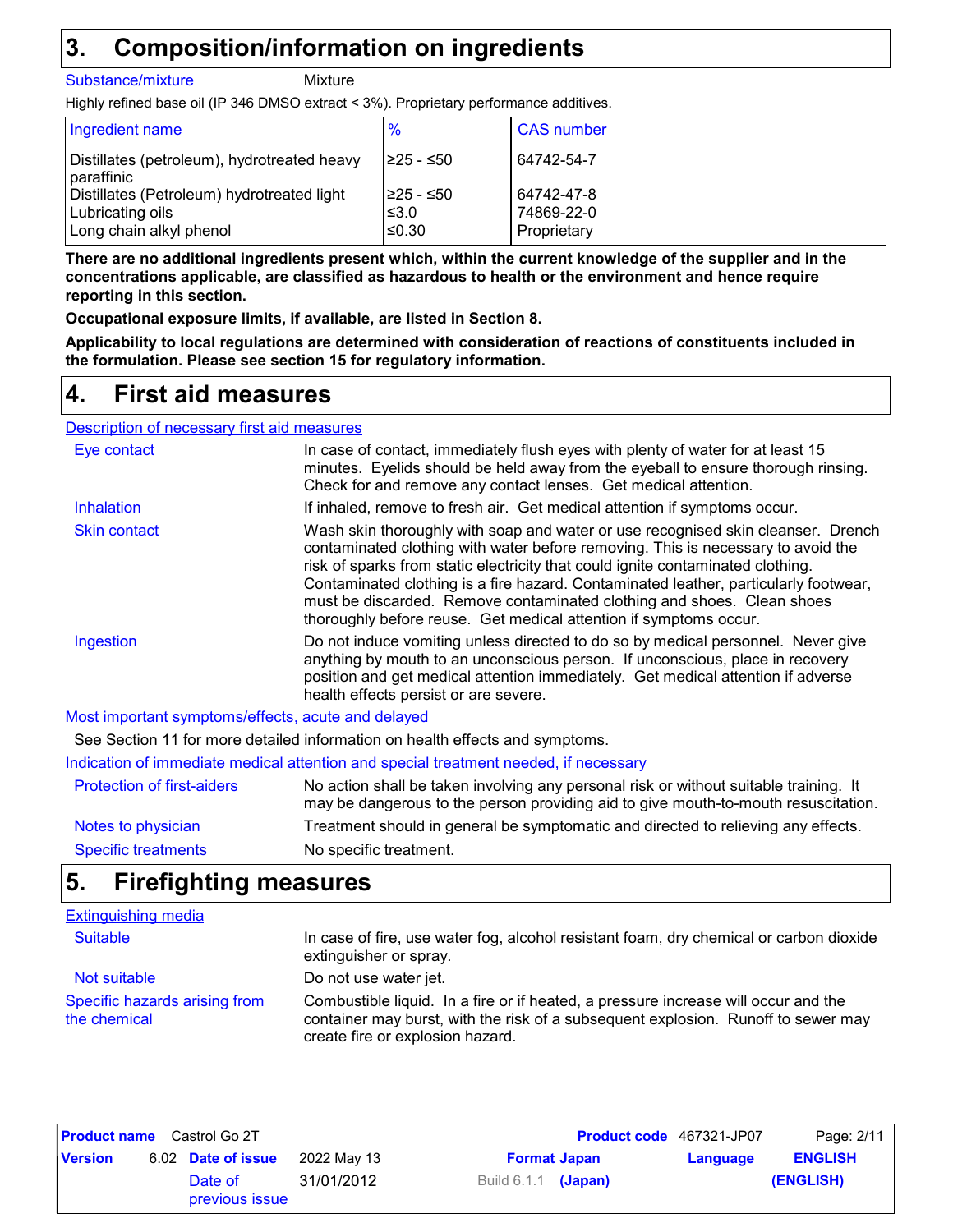## **5. Firefighting measures**

| <b>Hazardous thermal</b>                        | Combustion products may include the following:                                                                                                                                                                                                                                                                              |
|-------------------------------------------------|-----------------------------------------------------------------------------------------------------------------------------------------------------------------------------------------------------------------------------------------------------------------------------------------------------------------------------|
| decomposition products                          | carbon oxides (CO, CO <sub>2</sub> ) (carbon monoxide, carbon dioxide)                                                                                                                                                                                                                                                      |
| Special protective actions for<br>fire-fighters | No action shall be taken involving any personal risk or without suitable training.<br>Promptly isolate the scene by removing all persons from the vicinity of the incident if<br>there is a fire. Move containers from fire area if this can be done without risk. Use<br>water spray to keep fire-exposed containers cool. |
| Special protective equipment                    | Fire-fighters should wear positive pressure self-contained breathing apparatus                                                                                                                                                                                                                                              |
| for fire-fighters                               | (SCBA) and full turnout gear.                                                                                                                                                                                                                                                                                               |

### **Accidental release measures 6.**

| Personal precautions, protective equipment and emergency procedures                                                                                                                                                                                                                                                                                                                                                                                                                                                                                                                                                                                                                                                                                                                                                                                                |
|--------------------------------------------------------------------------------------------------------------------------------------------------------------------------------------------------------------------------------------------------------------------------------------------------------------------------------------------------------------------------------------------------------------------------------------------------------------------------------------------------------------------------------------------------------------------------------------------------------------------------------------------------------------------------------------------------------------------------------------------------------------------------------------------------------------------------------------------------------------------|
| Immediately contact emergency personnel. No action shall be taken involving any<br>personal risk or without suitable training. Evacuate surrounding areas. Keep<br>unnecessary and unprotected personnel from entering. Do not touch or walk<br>through spilt material. No flares, smoking or flames in hazard area. Avoid breathing<br>vapour or mist. Provide adequate ventilation. Put on appropriate personal<br>protective equipment. Floors may be slippery; use care to avoid falling. Eliminate<br>all ignition sources.                                                                                                                                                                                                                                                                                                                                   |
| Entry into a confined space or poorly ventilated area contaminated with vapour, mist<br>or fume is extremely hazardous without the correct respiratory protective equipment<br>and a safe system of work. Wear self-contained breathing apparatus. Wear a<br>suitable chemical protective suit. Chemical resistant boots. See also the<br>information in "For non-emergency personnel".                                                                                                                                                                                                                                                                                                                                                                                                                                                                            |
| Avoid dispersal of spilt material and runoff and contact with soil, waterways, drains<br>and sewers. Inform the relevant authorities if the product has caused environmental<br>pollution (sewers, waterways, soil or air).                                                                                                                                                                                                                                                                                                                                                                                                                                                                                                                                                                                                                                        |
| Methods and material for containment and cleaning up                                                                                                                                                                                                                                                                                                                                                                                                                                                                                                                                                                                                                                                                                                                                                                                                               |
| Stop leak if without risk. Move containers from spill area. Absorb with an inert<br>material and place in an appropriate waste disposal container. Use spark-proof<br>tools and explosion-proof equipment. Dispose of via a licensed waste disposal<br>contractor. The method and equipment used must be in conformance with<br>appropriate regulations and industry practice on explosive atmospheres.                                                                                                                                                                                                                                                                                                                                                                                                                                                            |
| Stop leak if without risk. Move containers from spill area. Approach the release<br>from upwind. Prevent entry into sewers, water courses, basements or confined<br>areas. Contain and collect spillage with non-combustible, absorbent material e.g.<br>sand, earth, vermiculite or diatomaceous earth and place in container for disposal<br>according to local regulations. Use spark-proof tools and explosion-proof<br>equipment. Contaminated absorbent material may pose the same hazard as the<br>spilt product. The method and equipment used must be in conformance with<br>appropriate regulations and industry practice on explosive atmospheres. Dispose of<br>via a licensed waste disposal contractor.<br>In the case of spillage at sea approved dispersants may be used where authorised<br>by the appropriate government/regulatory authorities. |
|                                                                                                                                                                                                                                                                                                                                                                                                                                                                                                                                                                                                                                                                                                                                                                                                                                                                    |

## **7. Handling and storage**

| <b>Product name</b> | Castrol Go 2T             |             |                     | <b>Product code</b> 467321-JP07 |          | Page: 3/11     |
|---------------------|---------------------------|-------------|---------------------|---------------------------------|----------|----------------|
| <b>Version</b>      | 6.02 Date of issue        | 2022 May 13 |                     | <b>Format Japan</b>             | Language | <b>ENGLISH</b> |
|                     | Date of<br>previous issue | 31/01/2012  | Build 6.1.1 (Japan) |                                 |          | (ENGLISH)      |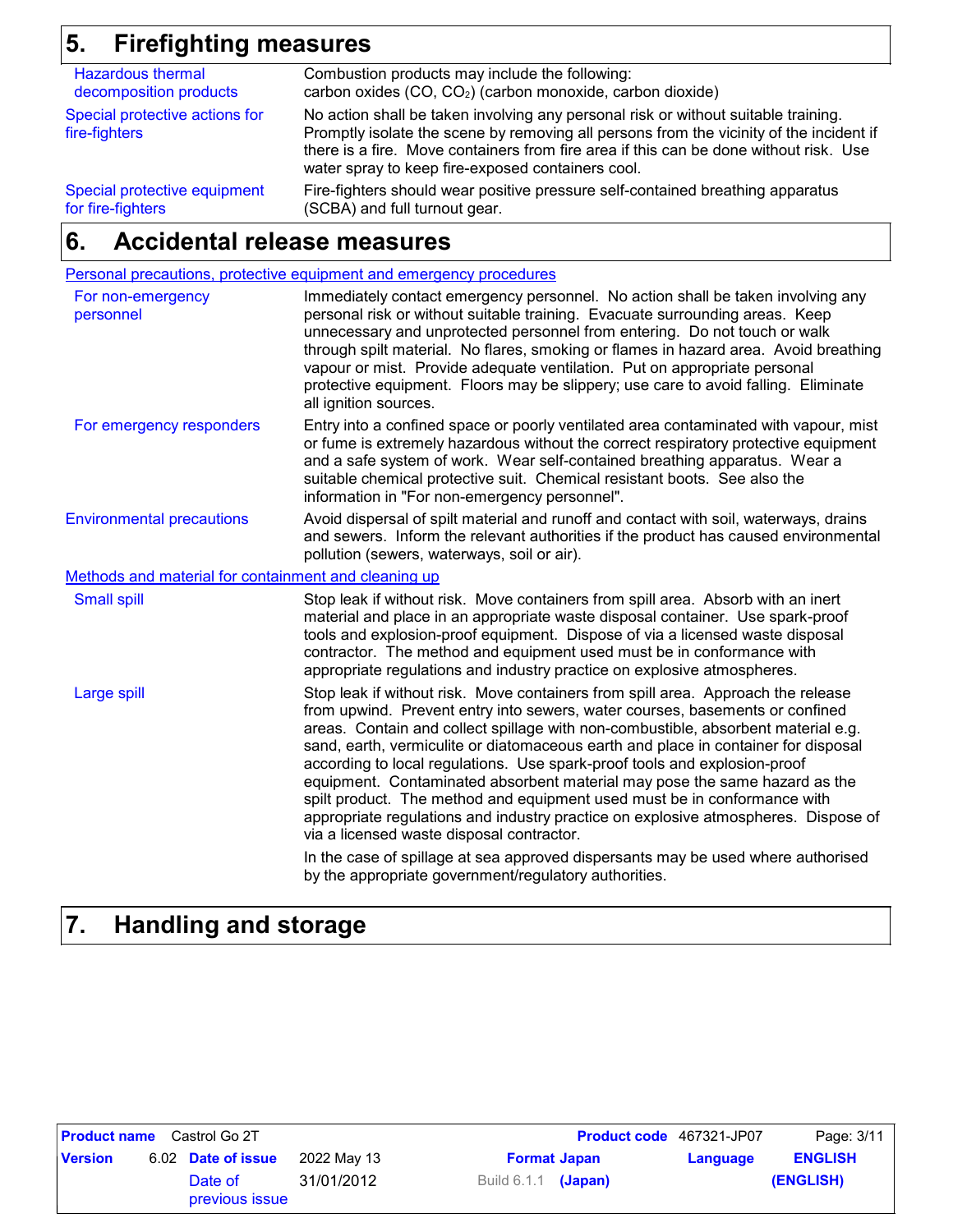## **7. Handling and storage**

| <b>Protective measures</b>                | Put on appropriate personal protective equipment (see Section 8). Do not ingest.<br>Avoid contact with eyes, skin and clothing. Avoid breathing vapour or mist. Use<br>only with adequate ventilation. Wear appropriate respirator when ventilation is<br>inadequate. Keep in the original container or an approved alternative made from a<br>compatible material, kept tightly closed when not in use. Store and use away from<br>heat, sparks, open flame or any other ignition source. Use explosion-proof electrical<br>(ventilating, lighting and material handling) equipment. Use only non-sparking tools.<br>Empty containers retain product residue and can be hazardous. Do not reuse<br>container. NOTE: Product diluted with petrol must be handled with the same<br>precautions used for petrol. Before mixing, the Safety Data Sheet for petrol should<br>be consulted for any precautionary measures necessary. |
|-------------------------------------------|---------------------------------------------------------------------------------------------------------------------------------------------------------------------------------------------------------------------------------------------------------------------------------------------------------------------------------------------------------------------------------------------------------------------------------------------------------------------------------------------------------------------------------------------------------------------------------------------------------------------------------------------------------------------------------------------------------------------------------------------------------------------------------------------------------------------------------------------------------------------------------------------------------------------------------|
| Advice on general<br>occupational hygiene | Eating, drinking and smoking should be prohibited in areas where this material is<br>handled, stored and processed. Wash thoroughly after handling. Remove<br>contaminated clothing and protective equipment before entering eating areas. See<br>also Section 8 for additional information on hygiene measures.                                                                                                                                                                                                                                                                                                                                                                                                                                                                                                                                                                                                                |
| Conditions for safe storage               | Store in accordance with local regulations. Store in a segregated and approved<br>area. Store in original container protected from direct sunlight in a dry, cool and well-<br>ventilated area, away from incompatible materials (see Section 10) and food and<br>drink. Eliminate all ignition sources. Separate from oxidising materials. Keep<br>container tightly closed and sealed until ready for use. Store and use only in<br>equipment/containers designed for use with this product. Containers that have been<br>opened must be carefully resealed and kept upright to prevent leakage. Do not<br>store in unlabelled containers. Use appropriate containment to avoid environmental<br>contamination.                                                                                                                                                                                                               |
| Not suitable                              | Prolonged exposure to elevated temperature                                                                                                                                                                                                                                                                                                                                                                                                                                                                                                                                                                                                                                                                                                                                                                                                                                                                                      |

## **Exposure controls/personal protection 8.**

#### **Control parameters**

Occupational exposure limits

| Ingredient name                                        | <b>Exposure limits</b>                                                                                                                                      |  |  |  |
|--------------------------------------------------------|-------------------------------------------------------------------------------------------------------------------------------------------------------------|--|--|--|
| Distillates (petroleum), hydrotreated heavy paraffinic | <b>Japan Society for Occupational Health</b><br>(Japan).<br>OEL-M: 3 mg/m <sup>3</sup> 8 hours. Issued/Revised:<br>1/1977 Form: Mist                        |  |  |  |
| Distillates (Petroleum) hydrotreated light             | <b>ACGIH TLV (United States). Absorbed</b><br>through skin.<br>TWA: 200 mg/m <sup>3</sup> , (as total hydrocarbon<br>vapor) 8 hours. Issued/Revised: 1/2003 |  |  |  |
| Lubricating oils                                       | <b>Japan Society for Occupational Health</b><br>(Japan).<br>OEL-M: 3 mg/m <sup>3</sup> 8 hours. Issued/Revised:<br>1/1977 Form: Mist                        |  |  |  |

Recommended monitoring procedures If this product contains ingredients with exposure limits, personal, workplace atmosphere or biological monitoring may be required to determine the effectiveness of the ventilation or other control measures and/or the necessity to use respiratory protective equipment. Reference should be made to appropriate monitoring standards. Reference to national guidance documents for methods for the determination of hazardous substances will also be required.

|                | <b>Product name</b> Castrol Go 2T |             |                       |  | <b>Product code</b> 467321-JP07 | Page: 4/11     |
|----------------|-----------------------------------|-------------|-----------------------|--|---------------------------------|----------------|
| <b>Version</b> | 6.02 Date of issue                | 2022 Mav 13 | <b>Format Japan</b>   |  | Language                        | <b>ENGLISH</b> |
|                | Date of<br>previous issue         | 31/01/2012  | Build $6.1.1$ (Japan) |  |                                 | (ENGLISH)      |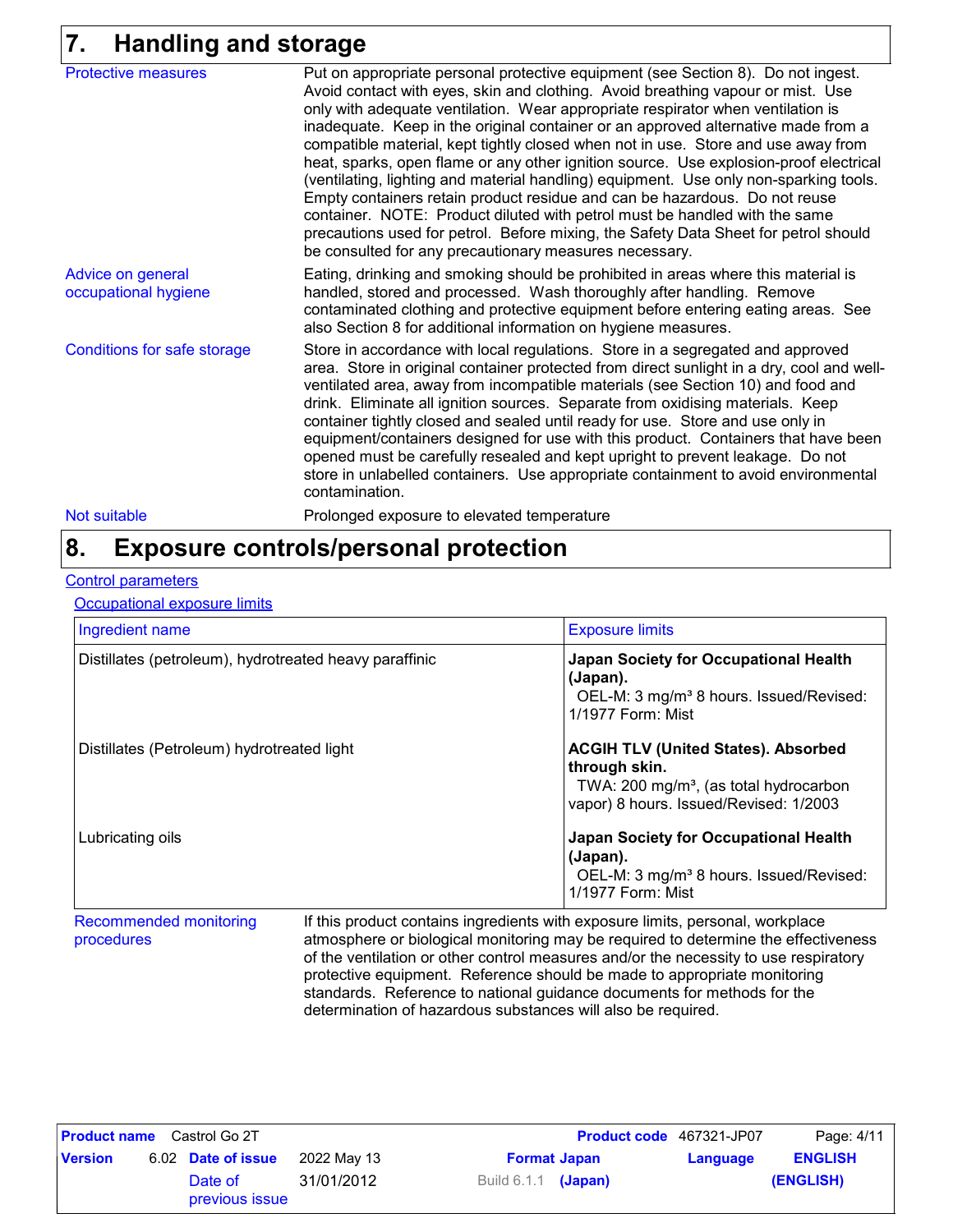## **8. Exposure controls/personal protection**

| Appropriate engineering<br>controls   | All activities involving chemicals should be assessed for their risks to health, to<br>ensure exposures are adequately controlled. Personal protective equipment should<br>only be considered after other forms of control measures (e.g. engineering controls)<br>have been suitably evaluated. Personal protective equipment should conform to<br>appropriate standards, be suitable for use, be kept in good condition and properly<br>maintained.<br>Your supplier of personal protective equipment should be consulted for advice on<br>selection and appropriate standards. For further information contact your national<br>organisation for standards.<br>Provide exhaust ventilation or other engineering controls to keep the relevant<br>airborne concentrations below their respective occupational exposure limits. |
|---------------------------------------|----------------------------------------------------------------------------------------------------------------------------------------------------------------------------------------------------------------------------------------------------------------------------------------------------------------------------------------------------------------------------------------------------------------------------------------------------------------------------------------------------------------------------------------------------------------------------------------------------------------------------------------------------------------------------------------------------------------------------------------------------------------------------------------------------------------------------------|
| <b>Environmental exposure</b>         | The final choice of protective equipment will depend upon a risk assessment. It is<br>important to ensure that all items of personal protective equipment are compatible.<br>Emissions from ventilation or work process equipment should be checked to ensure                                                                                                                                                                                                                                                                                                                                                                                                                                                                                                                                                                    |
| controls                              | they comply with the requirements of environmental protection legislation. In some<br>cases, fume scrubbers, filters or engineering modifications to the process<br>equipment will be necessary to reduce emissions to acceptable levels.                                                                                                                                                                                                                                                                                                                                                                                                                                                                                                                                                                                        |
| <b>Individual protection measures</b> |                                                                                                                                                                                                                                                                                                                                                                                                                                                                                                                                                                                                                                                                                                                                                                                                                                  |
| <b>Hygiene measures</b>               | Wash hands, forearms and face thoroughly after handling chemical products, before<br>eating, smoking and using the lavatory and at the end of the working period.<br>Appropriate techniques should be used to remove potentially contaminated clothing.<br>Wash contaminated clothing before reusing. Ensure that eyewash stations and<br>safety showers are close to the workstation location.                                                                                                                                                                                                                                                                                                                                                                                                                                  |
| <b>Respiratory protection</b>         | In case of insufficient ventilation, wear suitable respiratory equipment.<br>The correct choice of respiratory protection depends upon the chemicals being<br>handled, the conditions of work and use, and the condition of the respiratory<br>equipment. Safety procedures should be developed for each intended application.<br>Respiratory protection equipment should therefore be chosen in consultation with<br>the supplier/manufacturer and with a full assessment of the working conditions.                                                                                                                                                                                                                                                                                                                            |
| <b>Hand protection</b>                | Wear protective gloves if prolonged or repeated contact is likely. Wear chemical<br>resistant gloves. Recommended: Nitrile gloves. The correct choice of protective<br>gloves depends upon the chemicals being handled, the conditions of work and use,<br>and the condition of the gloves (even the best chemically resistant glove will break<br>down after repeated chemical exposures). Most gloves provide only a short time of<br>protection before they must be discarded and replaced. Because specific work<br>environments and material handling practices vary, safety procedures should be<br>developed for each intended application. Gloves should therefore be chosen in<br>consultation with the supplier/manufacturer and with a full assessment of the<br>working conditions.                                  |
| Eye protection                        | Safety glasses with side shields.                                                                                                                                                                                                                                                                                                                                                                                                                                                                                                                                                                                                                                                                                                                                                                                                |
| <b>Skin protection</b>                | Use of protective clothing is good industrial practice.<br>Personal protective equipment for the body should be selected based on the task<br>being performed and the risks involved and should be approved by a specialist<br>before handling this product.<br>Cotton or polyester/cotton overalls will only provide protection against light<br>superficial contamination that will not soak through to the skin. Overalls should be<br>laundered on a regular basis. When the risk of skin exposure is high (e.g. when<br>cleaning up spillages or if there is a risk of splashing) then chemical resistant aprons<br>and/or impervious chemical suits and boots will be required.                                                                                                                                            |
| Other skin protection                 | Appropriate footwear and any additional skin protection measures should be<br>selected based on the task being performed and the risks involved and should be<br>approved by a specialist before handling this product.                                                                                                                                                                                                                                                                                                                                                                                                                                                                                                                                                                                                          |

|                | <b>Product name</b> Castrol Go 2T |             |                       |  | <b>Product code</b> 467321-JP07 | Page: 5/11     |
|----------------|-----------------------------------|-------------|-----------------------|--|---------------------------------|----------------|
| <b>Version</b> | 6.02 Date of issue                | 2022 Mav 13 | <b>Format Japan</b>   |  | Language                        | <b>ENGLISH</b> |
|                | Date of<br>previous issue         | 31/01/2012  | Build $6.1.1$ (Japan) |  |                                 | (ENGLISH)      |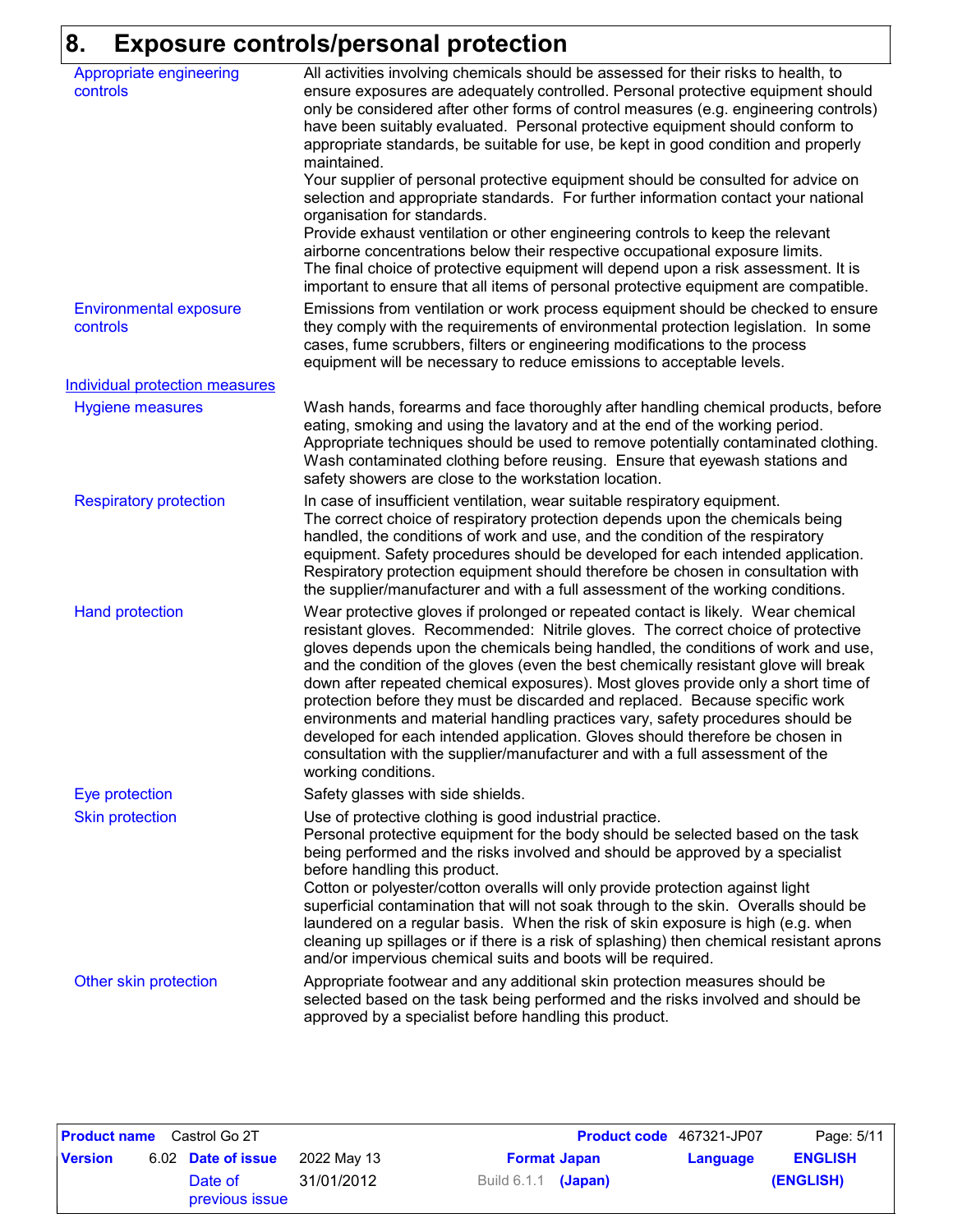## **9. Physical and chemical properties**

The conditions of measurement of all properties are at standard temperature and pressure unless otherwise indicated.

| Appearance                                                        |                                                                                     |
|-------------------------------------------------------------------|-------------------------------------------------------------------------------------|
| <b>Physical state</b>                                             | Liguid.                                                                             |
| Colour                                                            | Red. [Light]                                                                        |
| Odour                                                             | Mild                                                                                |
| pH                                                                | Not applicable.                                                                     |
| Melting point/freezing point                                      | Not available.                                                                      |
| Softening point                                                   | Not available.                                                                      |
| <b>Boiling point, initial boiling</b><br>point, and boiling range | Not available.                                                                      |
| <b>Flash point</b>                                                | Closed cup: >70°C (>158°F) [Pensky-Martens]<br>Open cup: >70°C (>158°F) [Cleveland] |

| Fire point                                                       | Not available. |
|------------------------------------------------------------------|----------------|
| <b>Evaporation rate</b>                                          | Not available. |
| Flammability                                                     | Not available. |
| <b>Lower and upper</b><br>explosive (flammable)<br><b>limits</b> | Not available. |

#### Vapour pressure Not available.

|                                                       |                                                              |                   | Vapour Pressure at 20°C |                    |          | Vapour pressure at 50°C |               |  |
|-------------------------------------------------------|--------------------------------------------------------------|-------------------|-------------------------|--------------------|----------|-------------------------|---------------|--|
|                                                       | <b>Ingredient name</b>                                       | mm Hg             | kPa                     | <b>Method</b>      | mm<br>Hg | kPa                     | <b>Method</b> |  |
|                                                       | Distillates (petroleum),<br>hydrotreated heavy<br>paraffinic | 80.08             | < 0.011                 | <b>ASTM D 5191</b> |          |                         |               |  |
|                                                       | Distillates (Petroleum)<br>hydrotreated light                | $0.23$ to<br>0.45 | 0.031 to<br>0.06        |                    |          |                         |               |  |
|                                                       | Lubricating oils                                             | 0.08              | < 0.011                 | <b>ASTM D 5191</b> |          |                         |               |  |
| <b>Relative vapour density</b>                        | Not available.                                               |                   |                         |                    |          |                         |               |  |
| <b>Relative Density</b>                               | Not available.                                               |                   |                         |                    |          |                         |               |  |
| <b>Density</b>                                        | $0.863$ g/cm <sup>3</sup> [15°C (59°F)]                      |                   |                         |                    |          |                         |               |  |
| Auto-ignition temperature                             | Not available.                                               |                   |                         |                    |          |                         |               |  |
|                                                       | <b>Ingredient name</b>                                       |                   | $\rm ^{\circ}C$         | $^{\circ}$ F       |          | <b>Method</b>           |               |  |
|                                                       | Distillates (Petroleum) hydrotreated<br>light                |                   | >220                    | >428               |          |                         |               |  |
| <b>Decomposition temperature</b>                      | Not available.                                               |                   |                         |                    |          |                         |               |  |
| Lower and upper explosion<br>limit/flammability limit | Not available.                                               |                   |                         |                    |          |                         |               |  |
| <b>Volatility</b>                                     | Not available.                                               |                   |                         |                    |          |                         |               |  |
| <b>Critical temperature</b>                           | Not available.                                               |                   |                         |                    |          |                         |               |  |
| <b>Oxidising properties</b>                           | Not available.                                               |                   |                         |                    |          |                         |               |  |

| <b>Product name</b><br>Castrol Go 2T |  |                           |             | <b>Product code</b> 467321-JP07 |                     | Page: 6/11 |                |
|--------------------------------------|--|---------------------------|-------------|---------------------------------|---------------------|------------|----------------|
| <b>Version</b>                       |  | 6.02 Date of issue        | 2022 May 13 |                                 | <b>Format Japan</b> | Language   | <b>ENGLISH</b> |
|                                      |  | Date of<br>previous issue | 31/01/2012  | Build 6.1.1 <b>(Japan)</b>      |                     |            | (ENGLISH)      |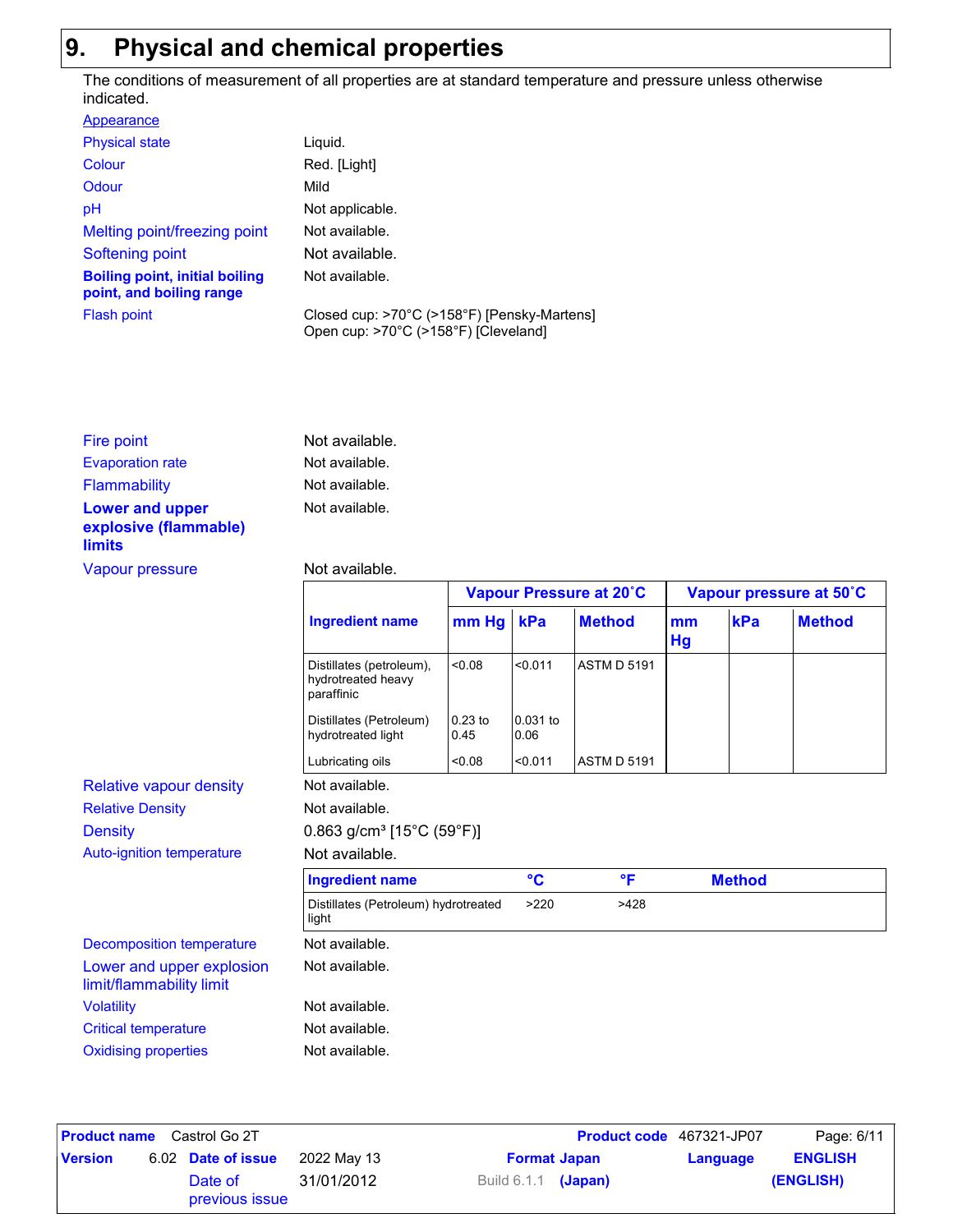## **9. Physical and chemical properties**

| <b>Viscosity</b>                        | Kinematic: 38.6 to 42.6 mm <sup>2</sup> /s (38.6 to 42.6 cSt) at 40 $^{\circ}$ C<br>Kinematic: 6.5 to 8 mm <sup>2</sup> /s (6.5 to 8 cSt) at $100^{\circ}$ C |
|-----------------------------------------|--------------------------------------------------------------------------------------------------------------------------------------------------------------|
| <b>Drop Point</b>                       | Not available.                                                                                                                                               |
| <b>Density</b>                          | 863 kg/m <sup>3</sup> (0.863 g/cm <sup>3</sup> ) at 15°C                                                                                                     |
| <b>Solubility</b>                       | insoluble in water.                                                                                                                                          |
| Solubility at room temperature<br>(g/l) | Not available.                                                                                                                                               |
| <b>Dispersibility properties</b>        | Not available.                                                                                                                                               |
| Partition coefficient (LogKow)          | Not applicable.                                                                                                                                              |
| <b>Remarks</b>                          | Not available.                                                                                                                                               |
| <b>Particle characteristics</b>         |                                                                                                                                                              |
| Median particle size                    | Not applicable.                                                                                                                                              |

## **Stability and reactivity 10.**

| Reactivity                                 | No specific test data available for this product. Refer to Conditions to avoid and<br>Incompatible materials for additional information.                                   |
|--------------------------------------------|----------------------------------------------------------------------------------------------------------------------------------------------------------------------------|
| <b>Chemical stability</b>                  | The product is stable.                                                                                                                                                     |
| Possibility of hazardous<br>reactions      | Under normal conditions of storage and use, hazardous reactions will not occur.<br>Under normal conditions of storage and use, hazardous polymerisation will not<br>occur. |
| Conditions to avoid                        | Avoid all possible sources of ignition (spark or flame).                                                                                                                   |
| Incompatible materials                     | Reactive or incompatible with the following materials: oxidising materials.                                                                                                |
| <b>Hazardous decomposition</b><br>products | Under normal conditions of storage and use, hazardous decomposition products<br>should not be produced.                                                                    |

## **Toxicological information 11.**

**Acute toxicity** 

No data available

#### **Irritation/Corrosion**

No data available

**Sensitiser** 

No data available

**Carcinogenicity** 

No data available

#### **Mutagenicity**

No data available

#### **Teratogenicity**

No data available

**Reproductive toxicity** 

#### Aspiration hazard

| <b>Name</b>                                | Result                         |
|--------------------------------------------|--------------------------------|
| Distillates (Petroleum) hydrotreated light | ASPIRATION HAZARD - Category 1 |

|                | <b>Product name</b> Castrol Go 2T |             |                       |  | <b>Product code</b> 467321-JP07 | Page: 7/11     |
|----------------|-----------------------------------|-------------|-----------------------|--|---------------------------------|----------------|
| <b>Version</b> | 6.02 Date of issue                | 2022 May 13 | <b>Format Japan</b>   |  | Language                        | <b>ENGLISH</b> |
|                | Date of<br>previous issue         | 31/01/2012  | Build $6.1.1$ (Japan) |  |                                 | (ENGLISH)      |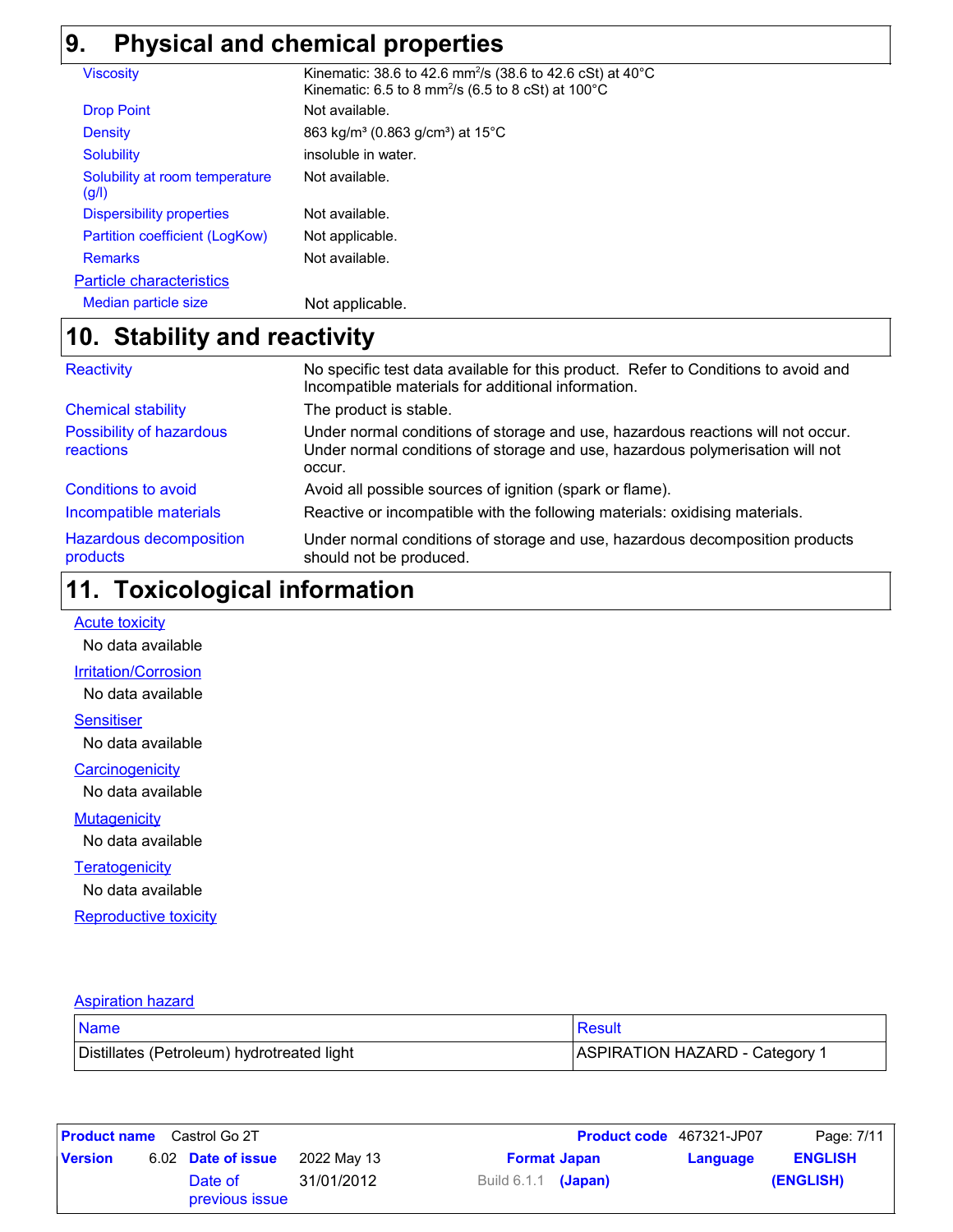## **11. Toxicological information**

| ,,,,,,,,                                    |                                                                                                                   |
|---------------------------------------------|-------------------------------------------------------------------------------------------------------------------|
| Information on likely routes of<br>exposure | Routes of entry anticipated: Dermal, Inhalation.                                                                  |
| Potential acute health effects              |                                                                                                                   |
| Eye contact                                 | No known significant effects or critical hazards.                                                                 |
| Inhalation                                  | Vapour inhalation under ambient conditions is not normally a problem due to low<br>vapour pressure.               |
| <b>Skin contact</b>                         | Defatting to the skin. May cause skin dryness and irritation.                                                     |
| Ingestion                                   | No known significant effects or critical hazards.                                                                 |
|                                             | Symptoms related to the physical, chemical and toxicological characteristics                                      |
| Eye contact                                 | No specific data.                                                                                                 |
| Inhalation                                  | No specific data.                                                                                                 |
| <b>Skin contact</b>                         | Adverse symptoms may include the following:<br>irritation<br>dryness<br>cracking                                  |
| Ingestion                                   | No specific data.                                                                                                 |
|                                             | Delayed and immediate effects as well as chronic effects from short and long-term exposure                        |
| Eye contact                                 | Potential risk of transient stinging or redness if accidental eye contact occurs.                                 |
| Inhalation                                  | Overexposure to the inhalation of airborne droplets or aerosols may cause irritation<br>of the respiratory tract. |
| <b>Skin contact</b>                         | Prolonged or repeated contact can defat the skin and lead to irritation, cracking and/<br>or dermatitis.          |
| Ingestion                                   | Ingestion of large quantities may cause nausea and diarrhoea.                                                     |
| Potential chronic health effects            |                                                                                                                   |
| General                                     | No known significant effects or critical hazards.                                                                 |
| Carcinogenicity                             | No known significant effects or critical hazards.                                                                 |
| <b>Mutagenicity</b>                         | No known significant effects or critical hazards.                                                                 |
| <b>Teratogenicity</b>                       | No known significant effects or critical hazards.                                                                 |
| <b>Developmental effects</b>                | No known significant effects or critical hazards.                                                                 |
| <b>Fertility effects</b>                    | No known significant effects or critical hazards.                                                                 |
| <b>Numerical measures of toxicity</b>       |                                                                                                                   |
| <b>Acute toxicity estimates</b>             |                                                                                                                   |
| No data available                           |                                                                                                                   |

### **Ecological information 12.**

| <b>Environmental effects</b>  | No known significant effects or critical hazards.                                                                         |
|-------------------------------|---------------------------------------------------------------------------------------------------------------------------|
| Persistence and degradability | Expected to be biodegradable.                                                                                             |
| Bioaccumulative potential     | This product is not expected to bioaccumulate through food chains in the<br>environment.                                  |
| <b>Mobility</b>               | Spillages may penetrate the soil causing ground water contamination.                                                      |
| Hazardous to the ozone layer  | Not applicable.                                                                                                           |
| Other ecological information  | Spills may form a film on water surfaces causing physical damage to organisms.<br>Oxygen transfer could also be impaired. |

| <b>Product name</b> Castrol Go 2T |  |                           |             | <b>Product code</b> 467321-JP07 |  | Page: 8/11 |                |
|-----------------------------------|--|---------------------------|-------------|---------------------------------|--|------------|----------------|
| <b>Version</b>                    |  | 6.02 Date of issue        | 2022 May 13 | <b>Format Japan</b>             |  | Language   | <b>ENGLISH</b> |
|                                   |  | Date of<br>previous issue | 31/01/2012  | Build $6.1.1$ (Japan)           |  |            | (ENGLISH)      |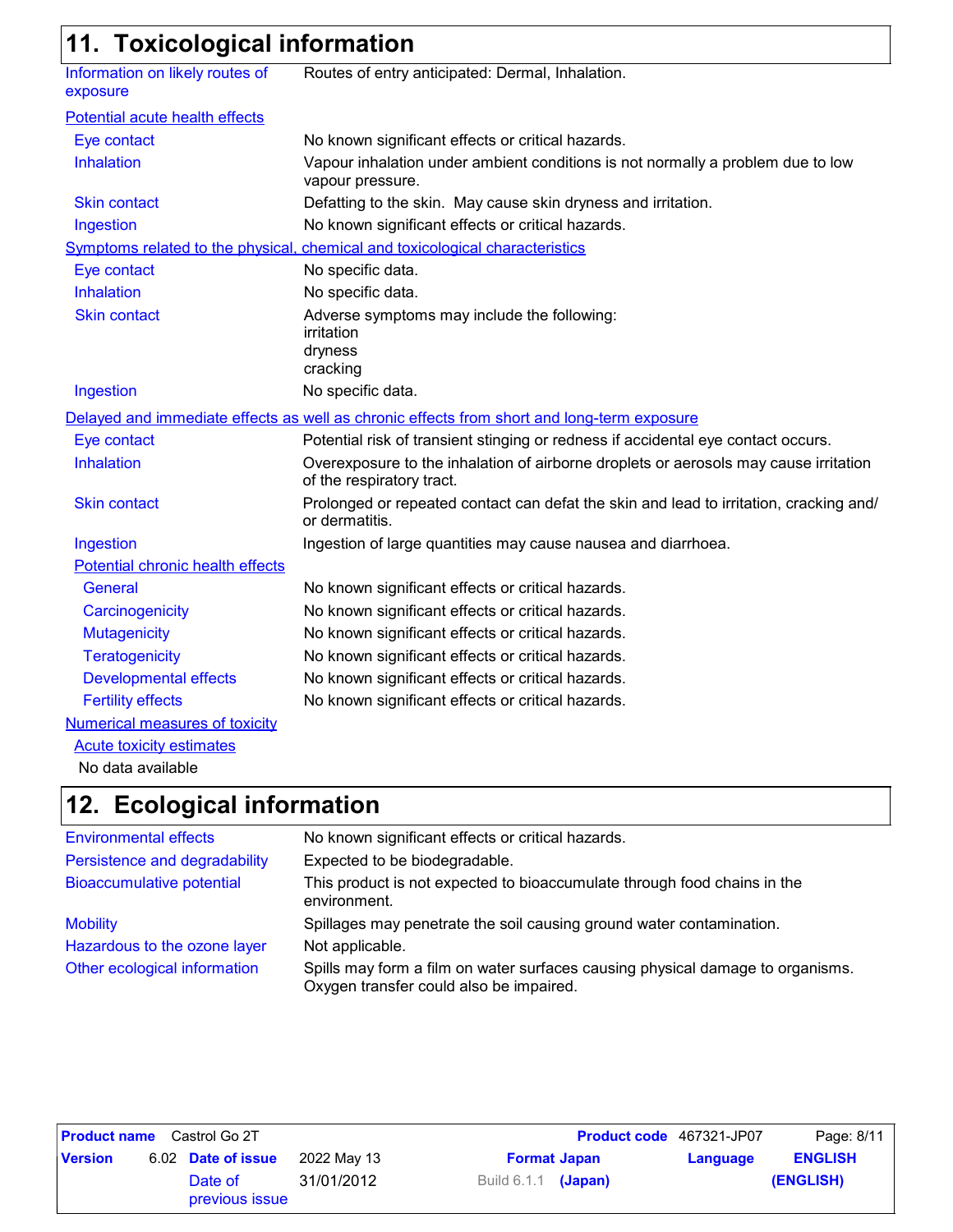## **Disposal considerations 13.**

Disposal methods

The generation of waste should be avoided or minimised wherever possible. Significant quantities of waste product residues should not be disposed of via the foul sewer but processed in a suitable effluent treatment plant. Dispose of surplus and non-recyclable products via a licensed waste disposal contractor. Disposal of this product, solutions and any by-products should at all times comply with the requirements of environmental protection and waste disposal legislation and any regional local authority requirements. Waste packaging should be recycled. Incineration or landfill should only be considered when recycling is not feasible. This material and its container must be disposed of in a safe way. Care should be taken when handling emptied containers that have not been cleaned or rinsed out. Empty containers or liners may retain some product residues. Vapour from product residues may create a highly flammable or explosive atmosphere inside the container. Do not cut, weld or grind used containers unless they have been cleaned thoroughly internally. Avoid dispersal of spilt material and runoff and contact with soil, waterways, drains and sewers.

## **14. Transport information**

|                                      | <b>IMDG</b>              | <b>IATA</b>              |
|--------------------------------------|--------------------------|--------------------------|
| <b>UN number</b>                     | Not regulated.           | Not regulated.           |
| <b>UN proper</b><br>shipping name    | $\overline{\phantom{0}}$ | $\overline{\phantom{a}}$ |
| <b>Transport hazard</b><br>class(es) | $\overline{\phantom{a}}$ | $\overline{\phantom{a}}$ |
| <b>Packing group</b>                 | ۰                        | ۰                        |
| <b>Environmental</b><br>hazards      | No.                      | No.                      |
| <b>Additional</b><br>information     | -                        | ۰                        |

Special precautions for user Not available.

Transport in bulk according to IMO instruments

Not available.

## **15. Regulatory information**

#### Fire Service Law

| Category    | Substance name/Type_ | Danger<br>category | <b>Signal word</b>         | <b>Designated</b><br>quantity |
|-------------|----------------------|--------------------|----------------------------|-------------------------------|
| Category IV | Class III petroleums | Ш                  | Flammable - Keep Fire Away | 2000 L                        |

#### **ISHL**

Special Organic Solvents, etc. Not available.

Organic solvents poisoning prevention Class 3

| <b>Product name</b> Castrol Go 2T |  |                           |             |                       | <b>Product code</b> 467321-JP07 | Page: 9/11 |                |
|-----------------------------------|--|---------------------------|-------------|-----------------------|---------------------------------|------------|----------------|
| <b>Version</b>                    |  | 6.02 Date of issue        | 2022 May 13 |                       | <b>Format Japan</b>             | Language   | <b>ENGLISH</b> |
|                                   |  | Date of<br>previous issue | 31/01/2012  | Build $6.1.1$ (Japan) |                                 |            | (ENGLISH)      |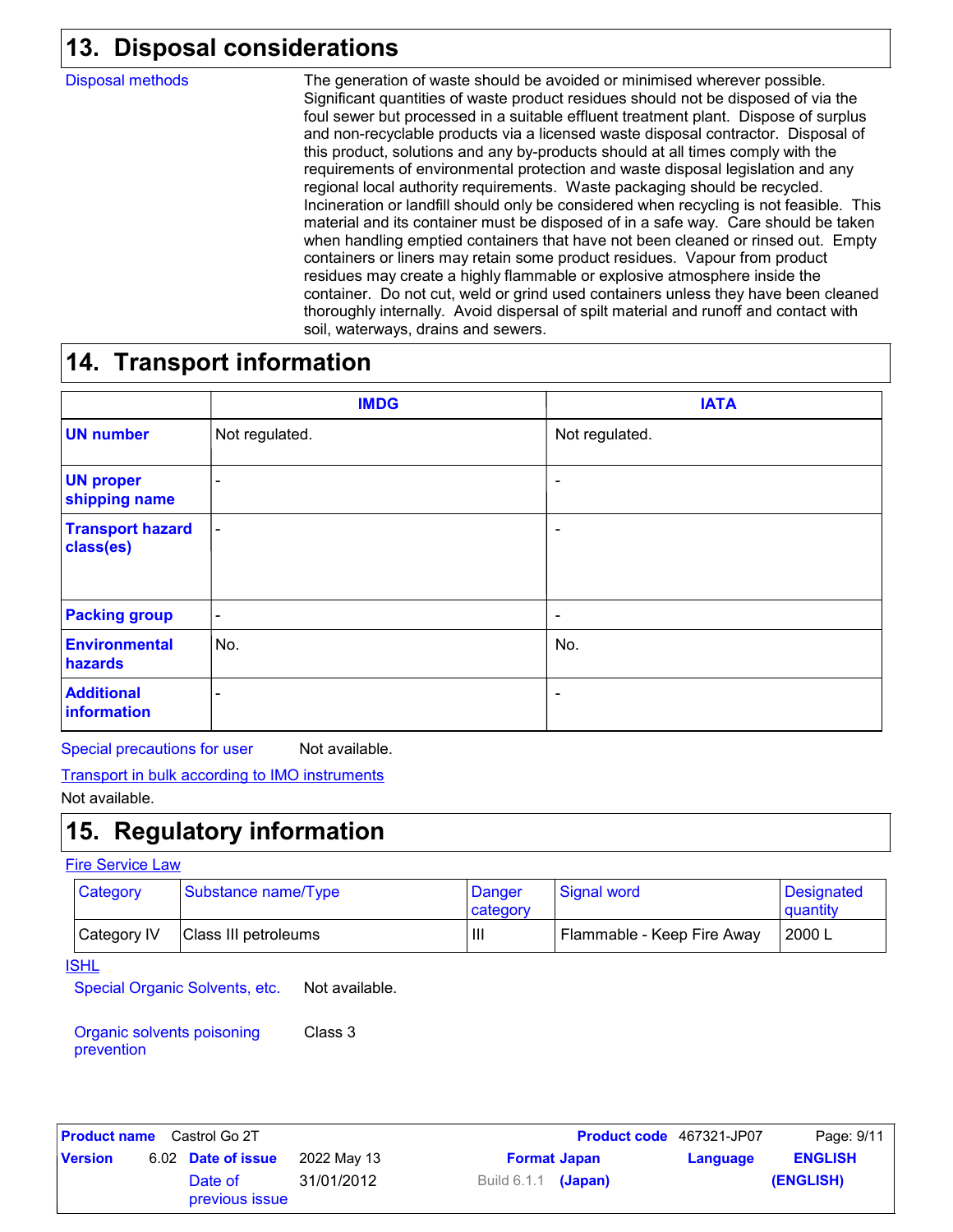## **15. Regulatory information**

#### Substances requiring labelling

| Ingredient name | Name on list                                                                                                           | CAS no. | Conc.                   | <b>Status</b>    | <b>Reference</b><br>number |
|-----------------|------------------------------------------------------------------------------------------------------------------------|---------|-------------------------|------------------|----------------------------|
|                 | Mineral oil<br>Mineral spirit (including<br>mineral thinner, petroleum<br>spirit, white spirit and<br>mineral terpene) | -<br>-  | I≥50 - ≤75<br>225 - ≤50 | Listed<br>Listed | 168<br>551                 |

#### Chemicals requiring notification

| Ingredient name | Name on list                                                                                                             | CAS no. | Conc.                  | <b>Status</b>    | Reference<br>number |
|-----------------|--------------------------------------------------------------------------------------------------------------------------|---------|------------------------|------------------|---------------------|
|                 | l Mineral oil<br>Mineral spirit (including<br>mineral thinner, petroleum<br>spirit, white spirit and<br>mineral terpene) |         | ≥50 - ≤75<br>≥25 - ≤50 | Listed<br>Listed | 168<br>551          |

Pollutant Release and Transfer Registers (PRTR)

Not applicable.

#### **Other regulations**

| <b>Australia inventory (AIIC)</b>                            | All components are listed or exempted.                                                                   |
|--------------------------------------------------------------|----------------------------------------------------------------------------------------------------------|
| Canada inventory                                             | All components are listed or exempted.                                                                   |
| China inventory (IECSC)                                      | All components are listed or exempted.                                                                   |
| Japan inventory (CSCL)                                       | All components are listed or exempted.                                                                   |
| Korea inventory (KECI)                                       | All components are listed or exempted.                                                                   |
| <b>Philippines inventory</b><br>(PICCS)                      | Not determined.                                                                                          |
| <b>Taiwan Chemical</b><br><b>Substances Inventory (TCSI)</b> | Not determined.                                                                                          |
| <b>United States inventory</b><br>(TSCA 8b)                  | Not determined.                                                                                          |
| <b>REACH Status</b>                                          | For the REACH status of this product please consult your company contact, as<br>identified in Section 1. |

### **Other information 16.**

#### **History**

| Date of issue/Date of revision | 2022 May 13.                                                                    |
|--------------------------------|---------------------------------------------------------------------------------|
| Date of previous issue         | 31/01/2012                                                                      |
| <b>Prepared by</b>             | <b>Product Stewardship</b>                                                      |
|                                | The Japan key to abbreviations is as follows:                                   |
|                                | GHS = Global Harmonized System                                                  |
|                                | CAS Number = Chemical Abstracts Service Registry Number                         |
|                                | ISHL = Industrial Safety and Health Law                                         |
|                                | OSHL = Occupational Safety and Health Law                                       |
|                                | PRTR = Law Concerning Reporting of the Release into the Environment of Specific |
|                                | Chemical Substances and Promoting Improvements in Their Management              |
|                                | <b>ENCS = Existing and New Chemical Substances</b>                              |
|                                |                                                                                 |

| <b>Product name</b> Castrol Go 2T |  |                           |             |                            | <b>Product code</b> 467321-JP07 | Page: 10/11 |                |
|-----------------------------------|--|---------------------------|-------------|----------------------------|---------------------------------|-------------|----------------|
| <b>Version</b>                    |  | 6.02 Date of issue        | 2022 May 13 |                            | <b>Format Japan</b>             | Language    | <b>ENGLISH</b> |
|                                   |  | Date of<br>previous issue | 31/01/2012  | Build 6.1.1 <b>(Japan)</b> |                                 |             | (ENGLISH)      |